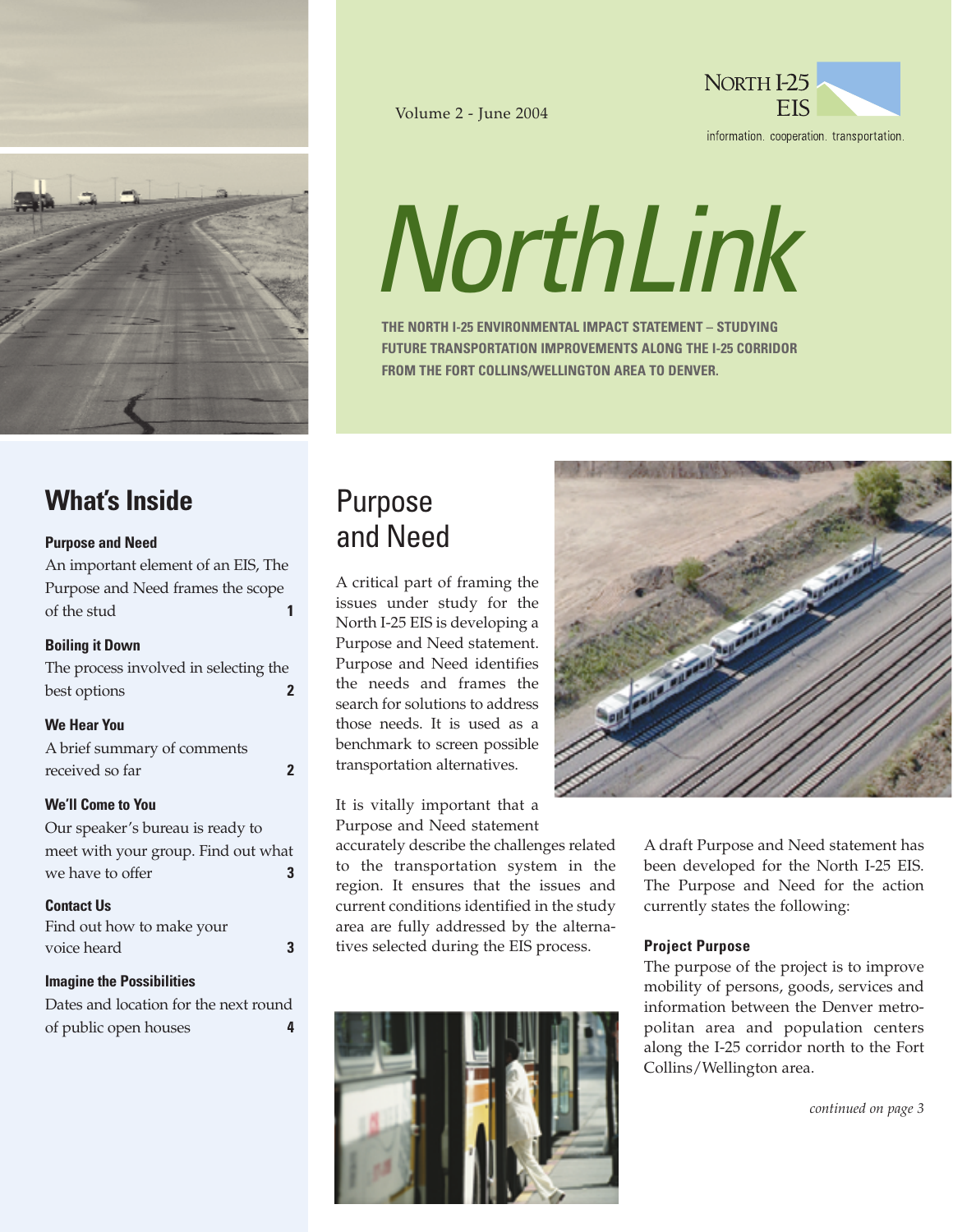# We Hear You

At deadline for printing this newsletter, the North I-25 EIS Project Team has collected nearly 1,000 comments from the public. These comments have been collected at our first round of open houses in February 2004, through our Web site, via phone, e-mail and standard mail, as well as comments voiced during our recent meetings with small groups such as chambers of commerce, Rotaries and Lion's Clubs.

Including a rail component as the preferred alternative is popular in Fort Collins, while those who submitted comments from the Greeley area tend to indicate their preference for improvements to be made on US 85 to help alleviate congestion on I-25. Some people across the study area indicated they would prefer an alternative that includes a rail component and/or expands the local bus service.

It is critical to note that public comment, while important, is part of a larger process that is considered in determining the preferred alternative. In this situation, each comment is not considered a vote, but an indicator of which alternatives the public is likely to support.

Lastly, we want to remind you that we will accept public comment throughout the entire EIS process and look forward to hearing your thoughts on what alternatives you support. You can let your voice be heard by participating in our open house meetings in late-June and early-July, visiting our Web site to contribute electronically, sending us a letter or reaching us by phone.

# Boiling it Down – Alternatives Development and Screening

The alternatives development and screening process starts with a broad range of alternatives and conducts increasingly detailed evaluations of the alternatives to refine and narrow the list of alternatives to a preferred option that best addresses the issues identified in the Purpose and Need.

The initial list of alternatives will encompass a broad range of potential transportation improvements throughout the project study area. Potential improvements include but are not limited to passenger rail, highway widening, bus transit, and congestion management measures. In addition, a "no action" alternative will be included. The "no action" alternative will include improvements that have not yet been built, but for which funding identified over the next three to five years. This is the baseline to which all other potential improvements will be compared.

# **The three steps of the screening process will be:**

**Level 1) Initial Screening** – The initial list of potential transportation improvement alternatives will be qualitatively assessed to identify "fatal flaws." Critical concerns will include non-responsiveness to the project's Purpose and Need, likelihood for irresolvable environmental impacts, and excessive complexity or cost.

**Level 2) Comparative Screening** – Alternatives that are advanced from the initial screening will be further developed for comparison on a more quantitative level. At this level, screening criteria will include more quantifiable measures of mobility, safety, environmental impacts, costs and other implementation issues.

**Level 3) Detailed Screening** – At this level the remaining alternatives (probably packages of improvements) will be refined in greater detail and will be assessed with a larger number of criteria.

The final evaluation will identify a preferred alternative that will be recommended as part of the Draft Environmental Impact Statement.

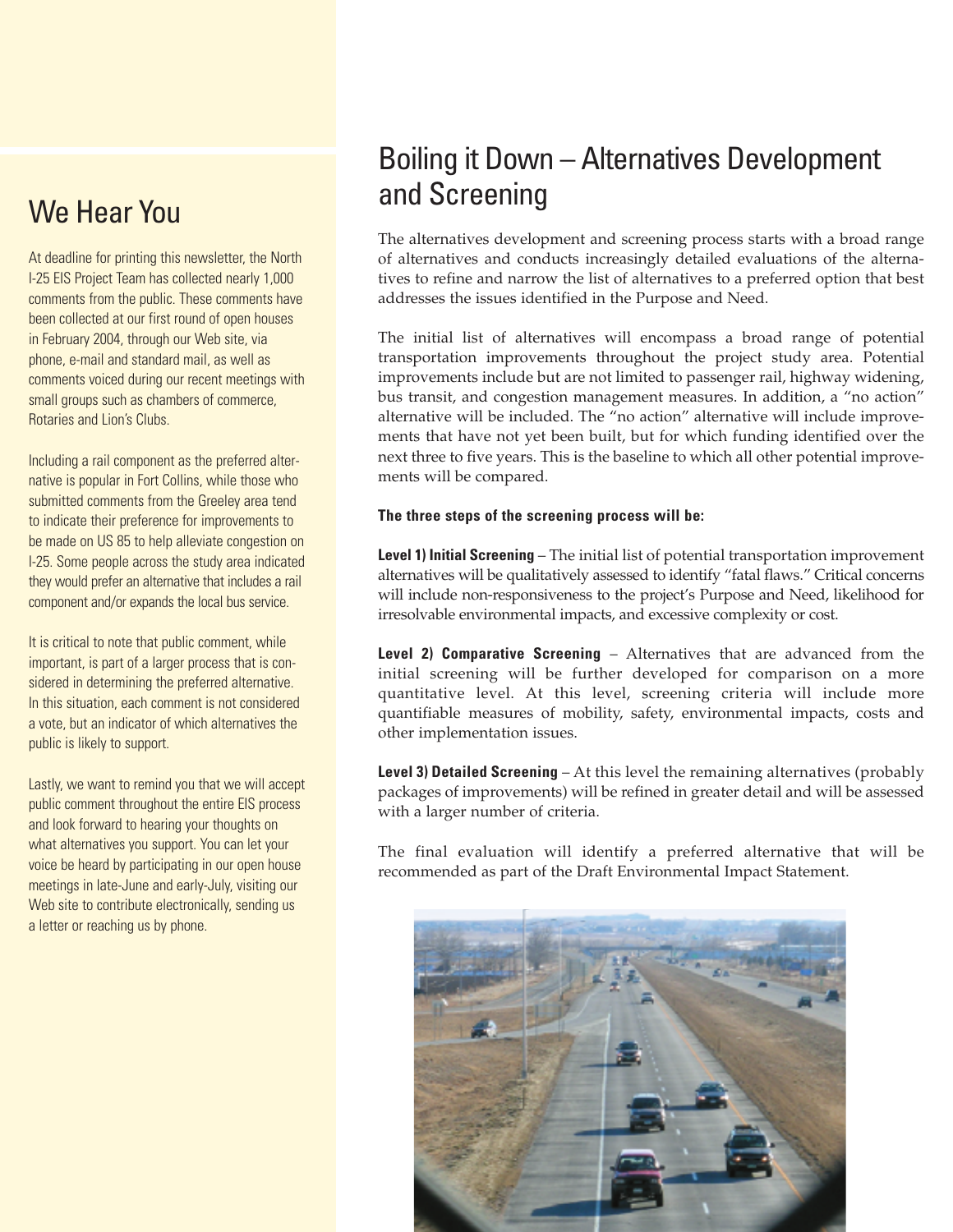# Purpose and Need *(continued from cover)*

# **Need for Action**

The need for transportation improvements along the corridor can be summarized as follows:

# **Economic Growth Demands**

- 1. Continued growth pressures are causing potential right of way along the I-25 corridor to increase dramatically in cost.
- 2. Access to existing and planned activity centers along the I-25 corridor is limited.

# **Modal Alternatives and Interrelationships**

- 3. Optional travel modes for trips between Northern Colorado to Denver are limited.
- 4. Demand for the movement of goods in the region is increasing.

## **Capacity Needs**

- 5. Portions of the I-25 corridor are currently experiencing congestion.
- 6. Even with the improvements currently committed, the capacity of the I-25 corridor will be inadequate to meet the needs of future traffic projections.

## **Safety Concerns**

- 7. The number and severity of accidents along the I-25 corridor have increased over the last decade.
- 8. Several segments of I-25 experience more accidents than would be expected when compared to comparable facilities.

## **Aging Infrastructure**

- 9. Many bridges and drainage structures in the North I-25 corridor are approaching the end of their life expectancy.
- 10. Segments of pavement on I-25 are reaching the end of their life expectancy, and surface conditions are deteriorating rapidly.
- 11. Several major drainage structures do not provide the hydraulic capacity required by current design criteria.

To view the entire document, including details related to the points above, please log on to our Web site at www.cdot.info/northi25eis/ to download a copy.

As always, we're looking for comments from the public to help us make the best recommendation to address the future transportation needs of Northern Colorado. Comments can be submitted through the above Web site.

# We'll Come to You

Are you a member of a group, such as a chamber of commerce or Rotary who feels your friends and colleagues would enjoy learning more about the North I-25 EIS? If so, call the project office at (970) 352-5455 or (303) 779-3384 to set up a time for us to make a presentation, answer your questions and record your feedback. Morning, noon or night, we really look forward to meeting with your group.



# Contact Us

# **North I-25 EIS Project Office**

Phone: (970) 352-5455 (303) 779-3384 Web site: www.cdot.info/northi25eis/ Mail: CDOT Engineering Office 2207 E. Highway 402 Loveland, CO 80537

## **Project Team**

*Jean Wallace*, P.E., Federal Highway Administration; *John Dow*, Federal Transit Administration; *David M. Martinez*, P.E., CDOT Project Manager; *Tom Anzia*, P.E., Project Manager; *Gina McAfee*, AICP, Deputy Project Manager; *Kim Podobnik*, APR, Public Involvement Manager